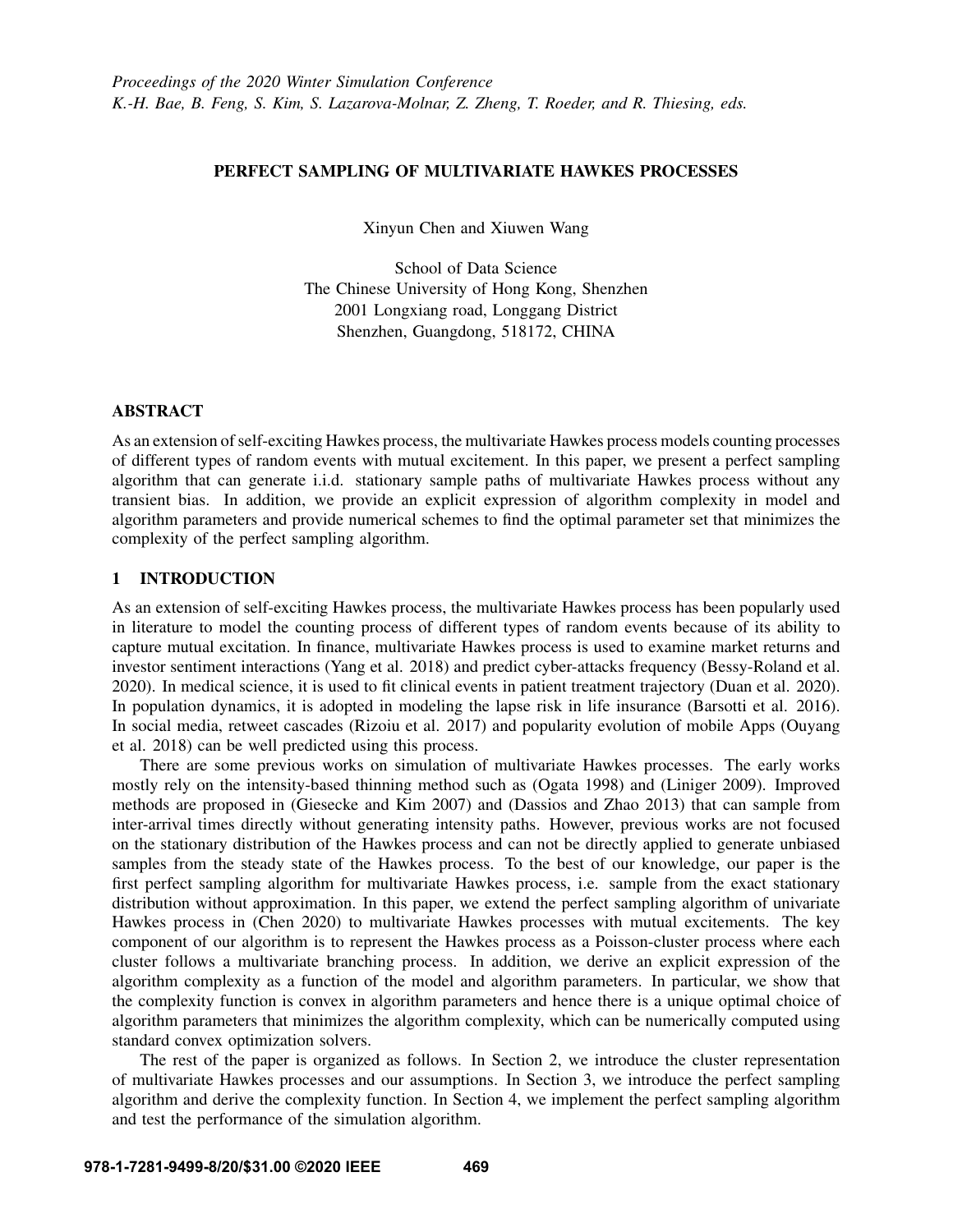### <span id="page-1-0"></span>2 MODEL AND ASSUMPTIONS

#### 2.1 Hawkes Process

A *d*-variate Hawkes process is a *d*-dimension counting process  $N(t) = (N_1(t), N_2(t), \ldots, N_d(t))$  that satisfies

$$
P(N_i(t + \Delta t) - N_i(t) = m | \mathcal{F}(t)) = \begin{cases} \lambda_i(t)\Delta t + o(\Delta t), & m = 1\\ o(\Delta t), & m > 1\\ 1 - \lambda_i(t)\Delta t + o(\Delta t) & m = 0, \end{cases}
$$

as  $\Delta t \to 0$ , where  $\mathscr{F}(t)$  is the associated filtration and  $\lambda(t) = (\lambda_1(t), \dots, \lambda_d(t)) \in \mathbb{R}^d_+$  is called the *conditional intensity* such that

<span id="page-1-1"></span>
$$
\lambda_i(t) = \lambda_{i0} + \sum_{j=1}^d \sum_{\{k: t_k^j < t\}} h_{ji}(t - t_k^j), \ i = 1, ..., d,
$$
 (1)

where for each  $i \in \{1, 2, ..., d\}$ ,  $\{t_k^i : -\infty < k < +\infty\}$  are the arrival times in direction *i* and the constant  $\lambda_{i0} > 0$ is called the *background intensity* in direction *i*, and for all  $i, j \in \{1, 2, ..., d\}$ , the function  $h_{ji} : \mathbb{R}_+ \to \mathbb{R}_+$ is integrable and called the *excitation function*.

From the conditional intensity function [\(1\)](#page-1-1), we see that an arrival in any direction *j* will increase the future intensity functions  $\lambda_i$  for all *i* through the non-negative excitation function  $h_{ji}(t)$ . Example of such excitation function like  $\alpha e^{-\beta t}$  with  $\alpha, \beta > 0$  is widely used in practice. Therefore, arrivals of a multivariate Hawkes process are mutually-exciting. According to [\(Hawkes and Oakes 1974\)](#page-11-11), for the linear Hawkes process, when the excitation functions are non-negative, the counting process  $N(t)$  can be represented as a sum of independent processes, or clusters. Now we introduce another equivalent definition (or construction) of Hawkes process which represents it as clusters of branching processes.

<span id="page-1-2"></span>**Definition 1** (Cluster Representation of Multivariate Hawkes) Consider a (possibly infinite)  $T \ge 0$  and define a sequence of events  $\{t_n^i \leq T\}$  in direction *i*,  $i = 1, \ldots, d$ , according to the following procedure:

- 1. For direction  $i = 1, ..., d$ , a set of immigrant events  $\{\tau_m^i \leq T\}$  arrive according to a Poisson process with rate  $\lambda_{i0}$  on [0, *T*].
- 2. For each immigrant event  $\tau_m^i$ , define a cluster  $C_m^i$ , which is the set of events brought by immigrant  $\tau_m^i$ . We index the events in  $C_m^i$  by  $k \ge 1$  and represent it by a tuple  $e_{m,k}^i = (k, d_{m,k}^i, p_{m,k}^i, t_{m,k}^i)$ , where  $d_{m,k}^i \in \{1, 2, ..., d\}$  is direction at which the event occurs,  $p_{m,k}^i$  is the index of its parent event, and  $t_{m,k}^i$  is its arrival time. Following this representation, we denote the immigrant event as  $(1, i, 0, \tau_m^i)$ .
- 3. Each cluster  $C_m^i$  is generated following a branching process. In particular, upon the arrival of each event (say, in direction *d*), its direct offspring in direction *j* will start to arrive according to a inhomogeneous Poisson process with rate function  $h_{d,i}(\cdot)$ . (We will provide the complete procedure to generate a cluster in Algorithm [1](#page-2-0) at the end of this section.)
- 4. Collect the sequence of events  $\{t_n^i\} = \bigcup_{j=1}^d$  $\bigcup_{m=1}^{\infty} \{t_m^j\}$  $\sum_{m,k}^{j}$  :  $k = 1, ..., |C_m^j|, d_{m,k}^j = i$ .

Then, in each direction *i*, counting process  $N^{i}(t)$  corresponding to the event sequence  $\{t_{n}^{i}\}$  is equivalent to the Hawkes process defined by conditional intensity function [\(1\)](#page-1-1).

Now we introduce more random variables related to the Hawkes process that will be useful in our simulation algorithm and briefly analyze their distributional properties.

• We define for each cluster  $C_m^i$  its *cluster length*  $L_m^i$  as the amount of time elapsed between the immigrant event and the last event in this cluster, i.e.

$$
L_m^i \triangleq \max_{1 \le k \le |\mathcal{C}_m^i|} t_{m,k}^i - \tau_m^i.
$$
 (2)

We call  $\tau_m^i$  the *arrival time* of the cluster  $C_m^i$ .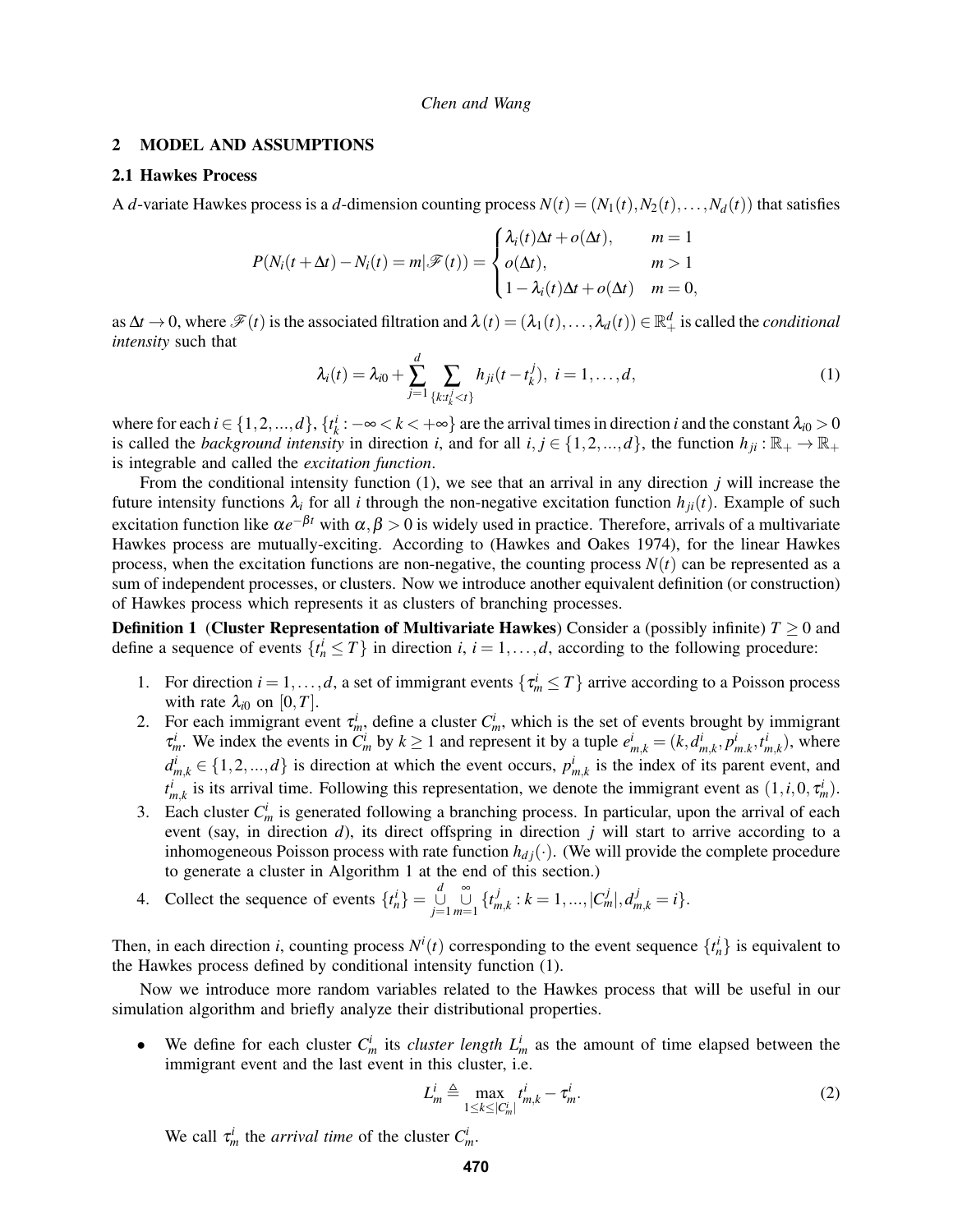- Let  $\bar{h}_{ij} = \int_0^\infty h_{ij}(t)dt$ . According to Definition [1,](#page-1-2) multivariate Hawkes process has self-similarity property. That is, upon its arrival, an immigrant in direction *i* will bring new arrivals in direction *j* according to a time-nonhomogeneous Poisson process with rate  $h_{ij}(t)$  for  $j = 1, 2, \ldots, d$  and each arrival will bring other new arrivals following the same pattern. And  $\hat{h}_{ij}$  is the expected number of next generation in direction *j* brought by each event in direction *i*.
- For any event  $t_{m,k}^i$  in  $C_m^i$  that is not an immigrant, and the arrival time of its parent is  $t_n^i$  $\sum_{m,p_{m,k}}^{i}$  following our notation, we define the *birth time*  $b^i_{m,k}$  of event  $t^i_{m,k}$  as

<span id="page-2-2"></span>
$$
b_{m,k}^i \triangleq t_{m,k}^i - t_{m,p_{m,k}^i}^i. \tag{3}
$$

Following the property of inhomogeneous Poisson process, the birth time of the events in direction *j* whose parent in direction *l* are independent identical distributed random variables that follow the probability density function  $f_{lj}(t) \triangleq h_{lj}(t) / h_{lj}$  for  $t \geq 0$  conditional on number of events.

• Given the clear meaning of  $\overline{h}_{ij}$  and  $f_{ij}(\cdot)$  in the cluster representation of Hawkes process, in the rest of the paper, we shall denote by  $(\lambda_0, \bar{h}, f(\cdot))$  as the parameters that decide the distribution of a d-variate Hawkes process, where  $\bar{h} = (\bar{h}_{ij})_{1 \leq i,j \leq d}$  is a  $d \times d$  matrix,  $f(\cdot) = (f_{ij}(\cdot))_{1 \leq i,j \leq d}$  is a  $d \times d$ matrix-value function, and  $\lambda_0 = (\lambda_{0,i})_{1 \leq i \leq d}$  is a vector in  $\mathbb{R}^d$ . Now, we could provide the complete procedure for Step 3 of Definition [1](#page-1-2) in Algorithm [1.](#page-2-0)

<span id="page-2-0"></span>Algorithm 1 Generate a cluster  $C_m^i$  with parameter  $(\bar{h}, f(\cdot))$ 

**Input:** parameters  $(\bar{h}, f(\cdot))$ , an immigrant event  $e^i_{m,1} = (1, i, 0, \tau^i_m)$ , time horizon *T*. Output:  $C_m^i = \{e_{m,k}^i, k = 1, \ldots, |C_m^i|\}$ 1. Initialize  $k = 1$ ,  $C_m^i = \{(1, i, 0, \tau_m^i)\}\$  and  $n = |C_m^i|$ . 2. While  $n \ge k$ , generate the next-generation events of  $e^i_{m,k} = (k, d^i_{m,k}, p^i_{m,k}, t^i_{m,k}) \in C^i_m$ . For direction  $j = 1, \ldots, d$ : i). Generate the number of children  $\Lambda_j \sim Poisson(\bar{h}_{d^i_{m,k}j})$ ; ii). If  $\Lambda_j \neq 0$ , generate birth times  $b^i_{m,n+1}, \ldots, b^i_{m,n+\Lambda_j} \stackrel{i.i.d}{\sim} f_{d^i_{m,k},j}(t), t \in [0, T - t^i_{m,k}].$ iii).  $C_m^i = C_m^i \cup \{e_{m,n+s}^i = (n+s, j, k, t_{m,k}^i + b_{m,n+s}^i) : s = 1, ..., \Lambda_j\}.$ Update  $n = |C_m^i|$  and  $k = k + 1$ . 3. Return  $C_m^i$ .

Remark 1 The iteration in Algorithm [1](#page-2-0) will stop in finite time almost surely as long as the Hawkes process is stationary (i.e. Assumption [1](#page-3-1) holds), and thus the corresponding branching process will become extinct in finite time.

## 2.2 Stationary Hawkes Process

For the multivariate Hawkes process with parameters  $(\lambda_0, \bar{h}, f(\cdot))$  to be stable in long term, intuitively, each cluster should contain a finite number of events on average. According to [\(Hawkes 1971\)](#page-11-12), we shall assume the following condition holds throughout the paper,

<span id="page-2-1"></span>
$$
\max\{|\lambda| : \lambda \text{ is the eigenvalue of } \bar{h}\} < 1. \tag{4}
$$

Indeed, we can directly construct a stationary Hawkes process using the cluster representation as follows. First, in each direction *i*, we extend the homogeneous Poisson process  $\{\tau_m^i\}$  of the immigrants, or equivalently, the cluster arrivals, to time interval (−∞,∞). For this two-ended Poisson process, we index the sequence of immigrant arrival times by  $\{\pm 1, \pm 2, ...\}$  such that  $\tau_{-1}^i \leq 0 < \tau_1^i$  and generate the clusters  $\{C_{\pm m}^i : i =$  $1, \ldots, d; m = 1, 2, \ldots$  independently for each *m* following the procedure in Definition [1.](#page-1-2) Then, the events that arrive after time 0 form a stationary sample path of a Hawkes process on  $[0, \infty)$ . In detail, for each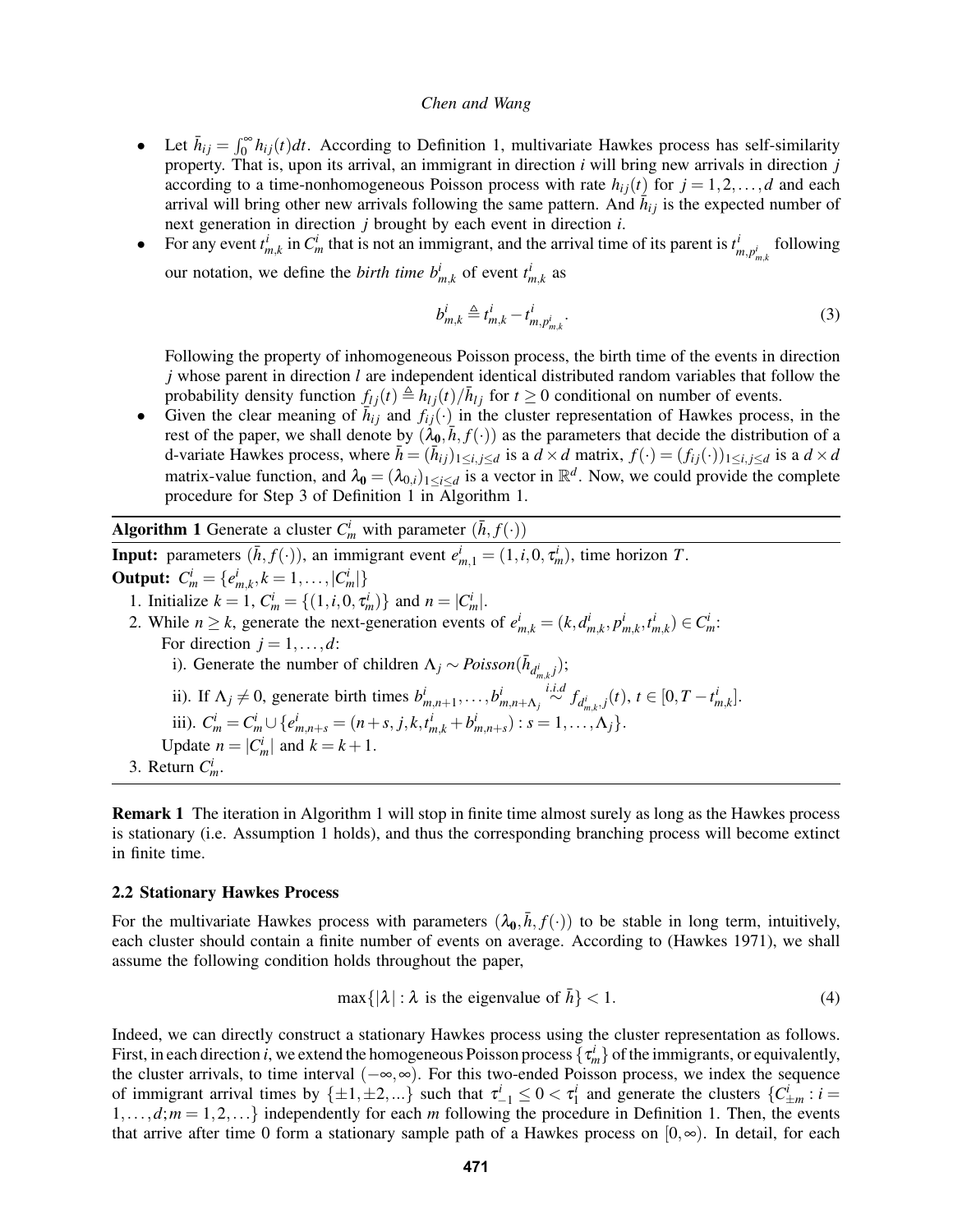$1 \leq j \leq d$ , let

 $N_j(t) \triangleq |\cup_{i=1}^d \cup_{m=-\infty}^{\infty} \{ (k, d_{m,k}^i, p_{m,k}^i, t_{m,k}^i) : k = 1, 2, ..., |C_m^i|, d_{m,k}^i = j, 0 \le t_{m,k}^i \le t \} |$ 

then  $N(t) = (N_1(t),...,N_d(t))$  is a stationary multivariate Hawkes process.

Our goal is to simulate the stationary multivariate Hawkes process efficiently and we close this section by summarizing our technical assumptions on the model parameters  $(\lambda_0, \bar{h}, f(\cdot))$ :

<span id="page-3-1"></span>Assumption 1 The stability condition [\(4\)](#page-2-1) holds.

<span id="page-3-2"></span>**Assumption 2** There exists  $\eta > 0$  such that  $\int_0^{+\infty} e^{\eta t} h_{ij}(t) dt < \infty$  for all  $1 \le i \le j \le d$ .

**Assumption 3** For at least one  $\eta > 0$  such that Assumption [2](#page-3-2) holds, we can sample from the probability density function  $p(t) \propto h_{ij}(t)e^{\eta t}$  for all  $1 \le i \le j \le d$ .

Remark 2 Assumption 1 is natural. Assumption 2 basically requires that mutual-excitement effects are short-memory, i.e. the excitation function is exponentially bounded. Actually, this assumption is satisfied in most of the application papers cited in the Introduction. Assumption 3 is assumed to guarantee algorithm implementation. Since the main focus of our algorithm is on the design of the importance sampling and the acceptance-rejection scheme, we simply assume an oracle is available to simulate from the tilted distribution. In real application, users can resort to a variety of simulation methods to generate the tilted distribution.

## <span id="page-3-0"></span>3 PERFECT SAMPLING OF HAWKES PROCESS

Following [\(Møller and Rasmussen 2005\)](#page-11-13) and [\(Chen 2020\)](#page-11-10), we can decompose the counting process of the stationary Hawkes in each direction  $N_i(t)$  as

$$
N_j(t) \triangleq |\bigcup_{i=1}^d \bigcup_{m=-\infty}^{\infty} \{e_{m,k}^i = (k, d_{m,k}^i, p_{m,k}^i, t_{m,k}^i) : k = 1, 2, ..., |C_m^i|, d_{m,k}^i = j, 0 \le t_{m,k}^i \le t\}|
$$
  
\n
$$
= \sum_{i=1}^d |\bigcup_{m=-\infty}^{-1} \{e_{m,k}^i \in C_m^i : d_{m,k}^i = j, 0 \le t_{m,k}^i \le t\}| + \sum_{i=1}^d |\bigcup_{m=1}^{\infty} \{e_{m,k}^i \in C_m^i : d_{m,k}^i = j, 0 \le t_{m,k}^i \le t\}|
$$
  
\n
$$
\triangleq N_{0,j}(t) + N_{1,j}(t),
$$
\n(5)

where  $N_{0,i}(\cdot)$  are corresponding to those events that come from clusters that arrived before time 0 and depart after time 0, while  $N_{1,j}(\cdot)$  are brought by immigrants arrive on [0,*T*]. Since the immigrants arrive on  $[0, T]$  according to homogeneous Poisson processes,  $\{N_{1,j}(\cdot): 1 \leq j \leq d\}$  can be simulated directly following the procedure described in Definition [1.](#page-1-2) So the key step in the perfect sampling algorithm is to simulate the clusters that arrive before time 0 and depart after time 0. With slight abusing of notation, we shall denote the set of such clusters by  $N_0$  and let  $N_0 = \bigcup_{i=1}^d N_0^i$  where  $N_0^i$  are the set of clusters brought by immigrants in direction *i* before time 0 and lasting after time 0.

For each  $1 \le i \le d$ , let  $p_i(t) = P(L_m^i > t)$  be the probability that a cluster brought by an immigrant in direction *i* last for more than *t* units of time. Then, by Poisson thinning theorem, the clusters in  $N_0^i$  arrive on time horizon ( $-\infty$ ,0] according a in-homogeneous Poisson process with intensity function  $\gamma_i(t) = \lambda_{0,i} p_i(-t)$ , for  $t \leq 0$ . Besides, a cluster in  $N_0^i$  should follow the conditional distribution of the branching process  $C_m^i$ described in Definition [1](#page-1-2) on the event that  $\{L_m^i > -\tau_m^i\}$ .

Following Definition [1,](#page-1-2)  $N_0^1, \ldots, N_0^d$  are independent and can be simulated separately. In our new algorithm, we extend Algorithm 1 proposed in [\(Chen 2020\)](#page-11-10) to sample, for each *i*, from the conditional distribution of  $C_m^i$  given  $L_m^i > t$  without evaluating the function  $p_i(t)$ . Also, we shall improve the efficiency of simulating the conditional distribution of  $C_m^i$  by importance sampling and acceptance-rejection methods. In particular, we define the *total birth time* as

$$
B_m^i \triangleq \sum_{k=2}^{|C_m^i|} b_{m,k}^i,
$$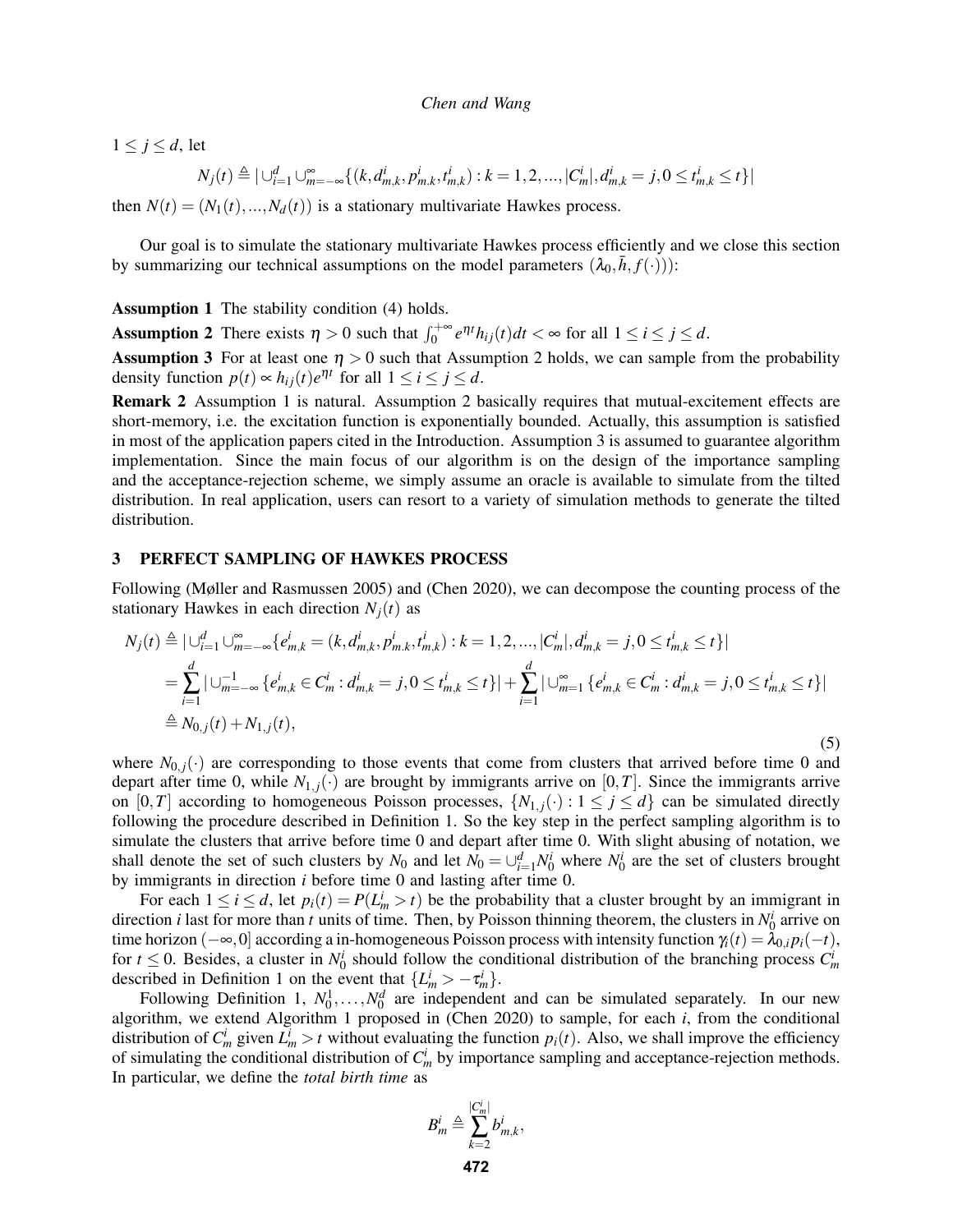where  $b_{m,k}^i$  is the birth time of event *k* in cluster  $C_m^i$  as defined in [\(3\)](#page-2-2), and  $b_{m,1}^i = 0$  for the immigrant event. We design a change of measure based on exponential tilting of  $C_m^i$  with respect to  $B_m^i$  which is called *importance distribution*. To do this, let us characterize such importance distribution by analyzing the cumulant generating function (c.g.f.) of  $B_m^i$ .

<span id="page-4-0"></span>**Proposition 1** For all  $i \in \{1, ..., d\}$ , consider a cluster  $C_m^i$  in direction *i* with parameter  $(\bar{h}, f(\cdot))$ . Let  $L_m^i$ and  $B_m^i$  be its cluster length and total birth time, respectively. Then, the following statements are true:

- $(1)$  $\sum_{m}^{i} L_m^i$  for all  $1 \leq i \leq d$ .
- (2) Under Assumption [2,](#page-3-2) there exists  $\theta_0 > 0$  such that for any  $0 < \theta < \theta_0$ , the cumulant generating function (c.g.f.) of  $B_m^i$  is well-defined for all  $1 \le i \le d$ , i.e.  $\psi_{B_i}(\theta) \triangleq \log E[\exp(\theta B_m^i)] < \infty$ . Besides, for  $0 \le \theta \le \theta_0$ , the vector  $(\psi_{B^i}(\theta))_{i=1}^d$  satisfies a system of equations:

<span id="page-4-1"></span>
$$
\psi_{B^i}(\theta) = \sum_{j=1}^d \bar{h}_{ij} \left( \exp(\psi_{f_{ij}}(\theta) + \psi_{B^j}(\theta)) - 1 \right), \forall 1 \le i \le d,
$$
\n(6)

with  $\psi_{f_{ij}}(\theta) = \log(\int_0^\infty e^{\theta t} f_{ij}(t) dt)$  being the c.g.f. of the birth time  $b^i_j$  as defined in [\(3\)](#page-2-2) for all  $1 \leq i, j \leq d.$ 

(3) Let  $\mathbb{P}$  be the probability distribution of a cluster  $C_m^i$ . Let  $\mathbb{Q}$  be the importance distribution of the cluster under exponential tilting by parameter  $0 < \eta < \theta_0$  with respect to the total birth time  $B_m^i$ , i.e.

$$
d\mathbb{Q}(C_m^i) = \exp(\eta B_m^i - \psi_{B^i}(\eta)) \cdot d\mathbb{P}(C_m^i).
$$

Then, sampling a cluster from the importance distribution  $\mathbb Q$  is equivalent to sampling a cluster in direction *i* with parameter  $(\bar{h}_{lj} \exp(\psi_{f_{lj}}(\eta) + \psi_{Bj}(\eta)), f_{lj,\eta}(\cdot))_{1 \leq l,j \leq d}$  with  $f_{lj,\eta}(t) = f_{lj}(t) \cdot \exp(\eta t \psi_{f_{lj}}(\eta)$ ).

### Proof of Proposition [1.](#page-4-0)

We prove the three statements of Proposition [1](#page-4-0) one by one.

(1). Given *i*, to see  $B_m^i \ge L_m^i$ , it is intuitive to represent the cluster as a tree ignoring the direction of each event. Let the immigrant event  $\tau_m^i$  be the root node and link each event  $t_{m,k}^i$  to its parent event by an edge of length  $b^i_{m,k}$ . Then  $B^i_m$  is equal to the total length of all edges in the tree while  $L^i_m$  is equal to the length of the longest path(s) from the root node to a leaf node. Therefore,  $B_m^i \ge L_m^i$ .

(2). By definition, for each i,  $B_m^i = \sum_{k=2}^{|C_m^i|} b_{m,k}^i$ , where  $b_{m,k}^i$  follows probability density  $f_{lj}(t)$  for some  $1 \leq k, j \leq d$ . Let

$$
\tilde{b}_k = \sum_{1 \leq l, j \leq d} \tilde{b}_{ij,k}, \text{ with } \tilde{b}_{lj,k} \stackrel{i.i.d.}{\sim} f_{lj}(t), \forall 1 \leq l, j \leq d.
$$

Then we have

$$
E[\exp(\theta B_m^i)] \leq E\left[\exp\left(\theta \sum_{k=2}^{|C_m^i|} \tilde{b}_k\right)\right].
$$

Note that  $\sum_{k=2}^{|C_m|} \tilde{b}_k$  is the sum of  $|C_m^i| - 1$  i.i.d. random variables. On the one hand, it is known in literature [\(Saichev et al. 2013\)](#page-11-14) that the c.g.f. of  $E[\exp(\theta|C_m^i|)]$  is finite in a neighbourhood around 0. On the other hand, following Assumption [2,](#page-3-2)

$$
E[\exp(\theta \tilde{b}_k)] = \prod_{1 \leq l,j \leq d} \int_0^{\infty} e^{\theta t} f_{ij}(t) dt < \infty, \forall \theta \leq \eta.
$$

As a consequence, we can conclude that  $E\left[\exp\left(\theta \sum_{k=2}^{|C_m|} \tilde{b}_k\right)\right]$  is finite in a neighbourhood around the origin and so is  $E[\exp(\theta B_m^i)]$ . As this is true for all *i*, we can find  $\theta_0 > 0$  such that the c.g.f.'s of  $B_m^i$  for all *i* are finite for all  $0 < \theta < \theta_0$ .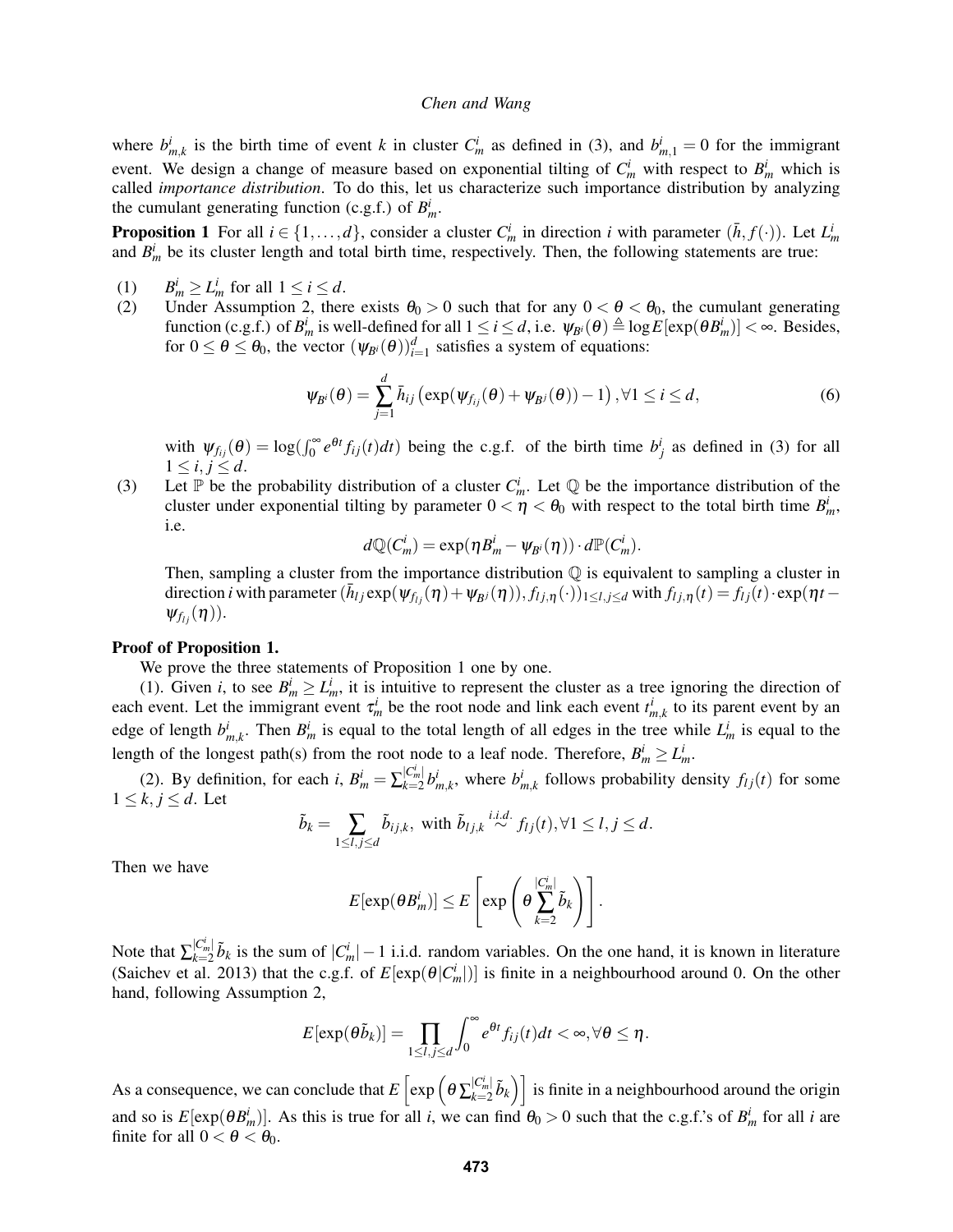Now, for fixed  $\theta \in (0, \theta_0)$ , let's characterize  $(\psi_{B^i}(\theta))_{i=1}^d$ . For a cluster in direction *i*, we denote by  $K_j^i$  the number of direct offsprings in direction *j* brought by the immigrant in direction *i*. Then,  $K_j^i$  is a Poisson random variable with mean  $\bar{h}_{ij}$ . Based on the self-similarity property of the branching process, a direct child event in direction *j* of the immigrant will bring a sub-cluster following the same distribution as a cluster  $C<sup>j</sup>$ , and thus the total birth time of this sub-cluster follows the same distribution as  $B<sup>j</sup>$ . For all  $1 \le i, j \le d$ , let  $b^i_j(k)$  be i.i.d. copies of birth time following the probability density  $f_{ij}(t)$  and  $B^j(k)$  be i.i.d. copies of total birth time  $B^j$ , for  $k = 1, 2, ..., K^i_j$ . Then, we have

$$
\psi_{B^i}(\theta) = \log(E[\exp(\theta B_m^i)]) = \log\left(E\left[\exp\left(\theta \sum_{k=1}^{|C_m^i|} b_{m,k}^i\right)\right]\right)
$$
  
\n
$$
= \log\left(E\left[E\left[\exp\left(\theta \sum_{j=1}^d \sum_{k=1}^{K_j^i} (b_j^i(k) + B^j(k))\right) | K_1^i, K_2^i, \dots, K_d^i\right]\right]\right)
$$
  
\n
$$
= \log\left(E\left[\exp\left(\sum_{j=1}^d K_j^i(\psi_{f_{ij}}(\theta) + \psi_{B^j}(\theta))\right)\right]\right)
$$
  
\n
$$
= \sum_{j=1}^d \bar{h}_{ij}[\exp(\psi_{f_{ij}}(\theta) + \psi_{B^j}(\theta)) - 1].
$$

(3). Under  $\mathbb{Q}$ , the c.g.f. of  $B_m^i$  becomes  $\psi_{B^i,\eta}(\theta) = \psi_{B^i}(\theta + \eta) - \psi_{B^i}(\eta)$ . We can compute,

$$
\psi_{B^i,\eta}(\theta) = \sum_{j=1}^d \bar{h}_{ij} [\exp(\psi_{f_{ij}}(\theta + \eta) + \psi_{B^j}(\theta + \eta)) - 1] - \sum_{j=1}^d \bar{h}_{ij} [\exp(\psi_{f_{ij}}(\eta) + \psi_{B^j}(\eta)) - 1]
$$
  
\n
$$
= \sum_{j=1}^d \bar{h}_{ij} [\exp(\psi_{f_{ij}}(\theta + \eta) + \psi_{B^j}(\theta + \eta)) - \exp(\psi_{f_{ij}}(\eta) + \psi_{B^j}(\eta))]
$$
  
\n
$$
= \sum_{j=1}^d \bar{h}_{ij} \exp(\psi_{f_{ij}}(\eta) + \psi_{B^j}(\eta)) [\exp(\psi_{f_{ij},\eta}(\theta) + \psi_{B^j,\eta}(\theta)) - 1]
$$

with  $\psi_{f_{ij},\eta}(\theta) = \psi_{f_{ij}}(\eta + \theta) - \psi_{f_{ij}}(\eta)$  be the c.g.f. corresponding to probability density function  $f_{ij,\eta}(\cdot)$ . The above calculation shows that  $\psi_{B,\eta}(\theta)$  equals exactly to the c.g.f. of the total birth time of a cluster with parameter  $(\bar{h}_{ij} \exp(\psi_{f_{ij}}(\eta) + \psi_{Bj}(\eta))$ ,  $f_{ij,\eta}(\cdot))_{j=1,\dots,d}$ . Therefore, to simulate the exponentially tilted distribution of  $C<sup>i</sup>$  with parameter  $\eta$  is equivalent to generate a cluster such that number of direct child events in direction *j* of an event in direction *i* is a Poisson with mean  $\bar{h}_{ij} \exp(\psi_{f_{ij}}(\eta) + \psi_{B}( \eta))$ , and their birth time following the density function  $f_{ij,\eta}(t)$ .

Given Proposition [1,](#page-4-0) we know how to simulate the importance distribution of  $C_m^i$ . Now we provide our perfect sampling algorithm as follows.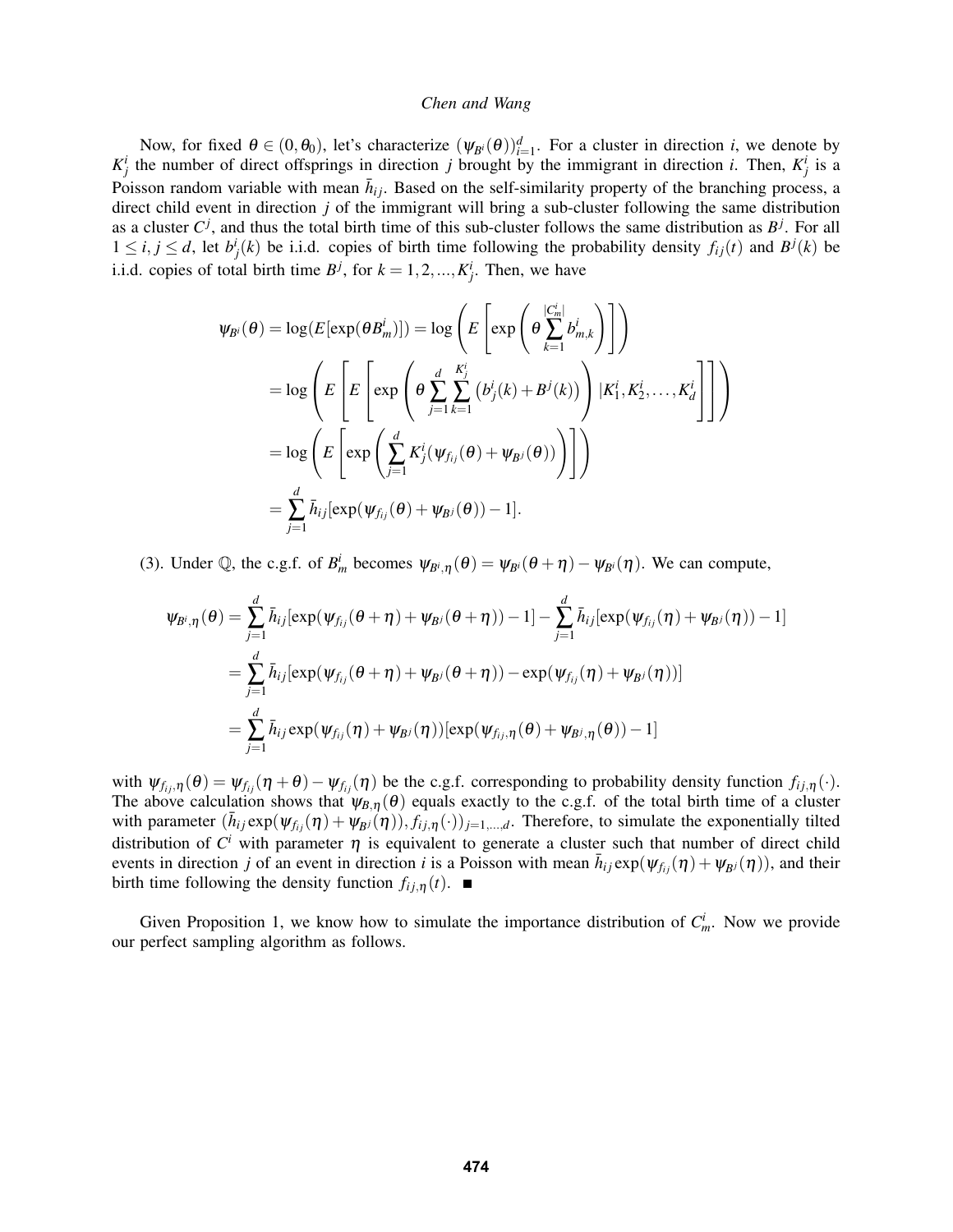<span id="page-6-0"></span>Algorithm 2 Simulating *N*<sup>0</sup>

**Input:** parameters of the Hawkes Process  $(\lambda_0, \bar{h}, f(\cdot))$ , a positive vector  $\eta = (\eta_1, \eta_2, ..., \eta_d) \in [0, \theta_0]^d$ **Output:**  $N_0 = \{C_m^i : m \le -1, L_m^i > -\tau_m^i, i = 1, ..., d\}$ 

1. Initialize  $N_0 = \{\}.$ 

- 2. For direction  $i = 1, \ldots, d$ :
	- 1). Compute  $\psi_{f_{ij}}(\eta_i)$  and  $\psi_{B^j}(\eta_i)$  from Equation [\(6\)](#page-4-1), for  $1 \leq l, j \leq d$
	- 2). generate an in-homogeneous Poisson process on ( $-\infty$ ,0) with rate function

$$
\tilde{\gamma}_i(t) = \lambda_{0,i} \exp(\psi_{B^i}(\eta_i) + \eta_i t), \ t \leq 0,
$$

and obtain arrivals  $\{\tau_1^i, ..., \tau_K^i\}.$ 

- 3). For  $m = 1, 2, ..., K$ :
	- a). Generate a cluster  $C_m^i$  with parameter  $(\bar{h}_{lj} \exp(\psi_{f_{lj}}(\eta_i) + \psi_{Bj}(\eta_i)), f_{lj, \eta_i}(\cdot))_{1 \leq l, j \leq d}$  by Algorith[m1](#page-2-0) and  $U_m \sim U[0,1]$ .
	- b). Accept  $C_m^i$  and update  $N_0 = N_0 \cup \{C_m^i\}$  if both of the following conditions are satisfied:

i. 
$$
L_m^i > -\tau_m^i
$$
,  
ii.  $U_m \le \exp(-\eta_i(B_m^i + \tau_m^i))$ .

3. Return *N*<sub>0</sub>.

Algorithm [2](#page-6-0) actually contains two importance-sampling steps. When simulating the immigrants, i.e. the arrivals of clusters, it simulates an in-homogeneous Poisson with a larger intensity function  $\tilde{\gamma}(t) \geq \gamma(t)$ . Now we show that the output of Algorithm [2](#page-6-0) follows exactly the distribution of *N*0, and provide an explicit expression of algorithm complexity as a function of model and algorithm parameters.

<span id="page-6-1"></span>Theorem 1 The list of clusters generated by Algorithm [2](#page-6-0) exactly follows the distribution of *N*0. In particular, for each direction  $i \in \{1, \ldots, d\}$ ,

- (1) The arrival times of the clusters follow an in-homogeneous Poisson process with intensity  $\gamma_i(t)$  =  $\lambda_{0,i}p_i(-t)$  for  $t \in (-\infty,0]$ .
- (2) For each cluster  $C_m^i$  in the list, given its arrival time  $\tau_m^i$ , it follows the conditional distribution of a cluster given that the cluster length  $L_m^i > -\tau_m^i$ .

Besides, the expected total number of random variables generated by Algorithm [2](#page-6-0) before termination is a *convex* function in  $\eta \in [0, \theta_0]^d$  with explicit expression as follows.

<span id="page-6-2"></span>
$$
X(\eta) = \sum_{i=1}^{d} \frac{\lambda_{0i} \exp(\psi_{B^i}(\eta_i))}{\eta_i} (1 + \tilde{S}_i(\eta_i)),
$$
\n(7)

where  $\tilde{S}_i(\eta)$  is the *i*-th row sum of the matrix  $\tilde{S}(\eta) = (I - \tilde{h}(\eta))^{-1}$  and  $\tilde{h}(\eta) = [\tilde{h}_{ij}(\eta)]_{1 \le i, j \le d}$  with  $\tilde{h}_{ij}(\eta) = \bar{h}_{ij} \exp(\psi_{f_{ij}}(\eta) + \psi_{B^j}(\eta))$  for all  $1 \le i, j \le d$ .

Proof of Theorem [1.](#page-6-1) To prove Statement (1) for each direction *i*, by Poisson thinning theorem, it suffices to show that, for each *m*, the acceptance probability of the cluster  $C_m^i$  equals to

$$
\frac{\gamma_i(\tau_m^i)}{\tilde{\gamma}_i(\tau_m^i)} = \mathbb{P}(L_m^i > -\tau_m^i)\exp(-\eta \tau_m^i)/\exp(\psi_{B^i}(\eta)).
$$

According to Proposition [1,](#page-4-0) the importance distribution  $\mathbb{Q}$  and the target distribution  $\mathbb{P}$  satisfies

$$
d\mathbb{Q}(B_m^i = x) = d\mathbb{P}(B_m^i = x) \cdot \frac{\exp(\eta x)}{\exp(\psi_{B^i}(\eta))}.
$$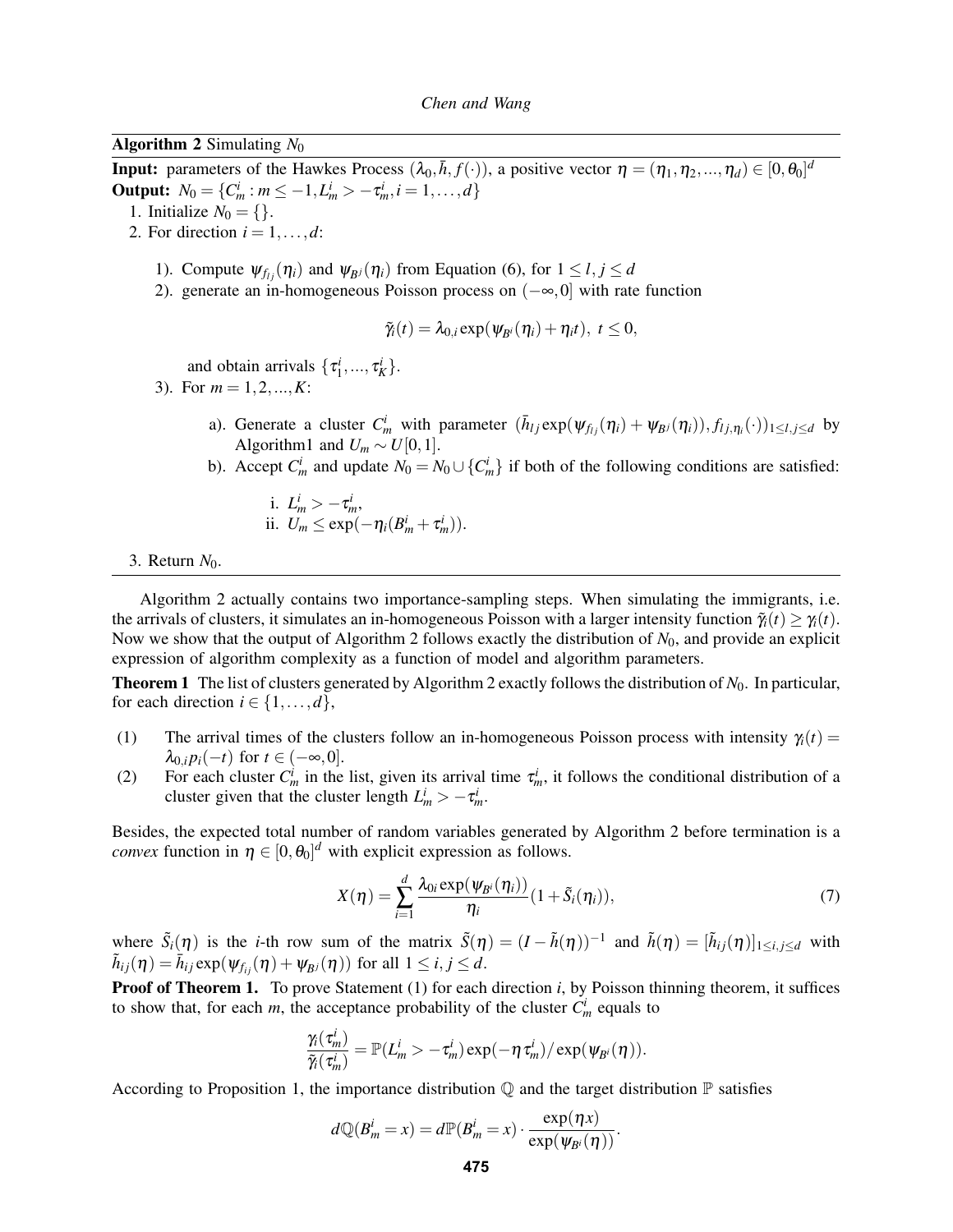Therefore, the probability for cluster  $C_m^i$  to be accepted in Step 3 is

$$
E_{\mathbb{Q}}\left[1\left(L_m^i > -\tau_m \text{ and } U_m < \exp(-\eta(B_m^i + \tau_m^i))\right)\right]
$$
  
= 
$$
\int 1(L_m^i > -\tau_m^i) \exp(-\eta(B_m^i + \tau_m^i))d\mathbb{Q}
$$
  
= 
$$
\int 1(L_m^i > -\tau_m^i) \exp(-\eta(B_m^i + \tau_m^i))d\mathbb{P} \cdot \frac{\exp(\eta B_m^i)}{\exp(\psi_{B^i}(\eta))}
$$
  
= 
$$
\int \frac{\exp(-\eta \tau_m^i)}{\exp(\psi_{B^i}(\eta))} 1(L_m^i > -\tau_m^i)d\mathbb{P}
$$
  
= 
$$
\mathbb{P}(L_m^i > -\tau_m^i) \exp(-\eta \tau_m^i)/\exp(\psi_{B^i}(\eta)).
$$

Therefore, we obtain Statement (1).

From the above calculation, we can also see that, given *m* and  $\tau_m^i$ , and any event  $A \in \sigma(C_m^i)$ , the joint probability

$$
P(C_m^i \in A, C_m^i \text{ is accepted}) = \int \frac{\exp(-\eta \tau_m^i)}{\exp(\psi_{B^i}(\eta))} 1(C_m^i \in A, L_m^i > -\tau_m^i) d\mathbb{P}
$$

$$
\propto \mathbb{P}(L_m^i > -\tau_m^i, C_m^i \in A).
$$

Therefore, the accepted sample of  $C_m^i$  indeed follows the conditional distribution of  $C_m^i$  given  $\{L_m^i > -\tau_m^i\}$ , and we obtain Statement (2).

To check [\(7\)](#page-6-2), we first note that the expected total number of random variables generated by Algorithm [2](#page-6-0) can be expressed as  $\sum_{i=1}^{d} M_i S_i$ , where  $M_i$  is the expected total number of clusters in direction *i*, and  $S_i$ is the average number of events in each cluster. Following Algorithm [2,](#page-6-0) the number of those clusters in direction *i* is a Poisson random variable with mean

$$
\int_0^\infty \tilde{\gamma}_i(-t)dt = \frac{\lambda_{0,i} \exp(\psi_{B^i}(\eta_i))}{\eta_i}.
$$

Now we compute the average number of events one cluster brought by an immigrant in direction *i*. Note that in Algorithm [2,](#page-6-0) we use importance distribution of parameters  $(\bar{h}_{lj} \exp(\psi_{f_{lj}}(\eta_i) + \psi_{Bj}(\eta_i)), f_{lj, \eta_i}(\cdot))_{1 \leq l, j \leq d}$ to generate the clusters in direction *i*. Let  $S_{ij}$  be the expected number of events in direction *j* brought by an immigrant in direction *k* under this set of parameters. Then, by the self-similarity of the branching process, we have

$$
S_{lj} = \mathbb{1}(l = j) + \sum_{k=1}^{d} \tilde{h}_{lk}(\eta_i) S_{kj}, \ \forall 1 \le l, j \le d,
$$
\n(8)

.

with  $\tilde{h}_{lk}(\eta_i) = \bar{h}_{lk} \exp(\psi_{f_{lk}}(\eta_i) + \psi_{B^k}(\eta_i))$ . As  $\eta_i < \theta_0$ , the moment generating function of the clusters under the importance distribution is finite in a neighbourhood around  $\overline{0}$  and the corresponding branching processes are all stable. Then the determinant  $|\tilde{h}(\eta_i) - I| \neq 0$ , so the inverse matrix  $\tilde{S}(\eta_i) = (I - \tilde{h}(\eta_i))^{-1}$ is well defined. Therefore,

$$
S_i = \tilde{S}_i(\eta_i) \triangleq \sum_{j=1}^d \tilde{S}_{ij}(\eta_i)
$$
 is the row sum of the matrix $(I - \tilde{h}(\eta_i))^{-1}$ 

As a consequence, the expected total number of random variables is

$$
\sum_{i=1}^d M_i S_i = \sum_{i=1}^d \frac{\lambda_{0i} \exp(\psi_{B^i}(\eta_i))}{\eta_i} (1 + \tilde{S}_i(\eta_i)).
$$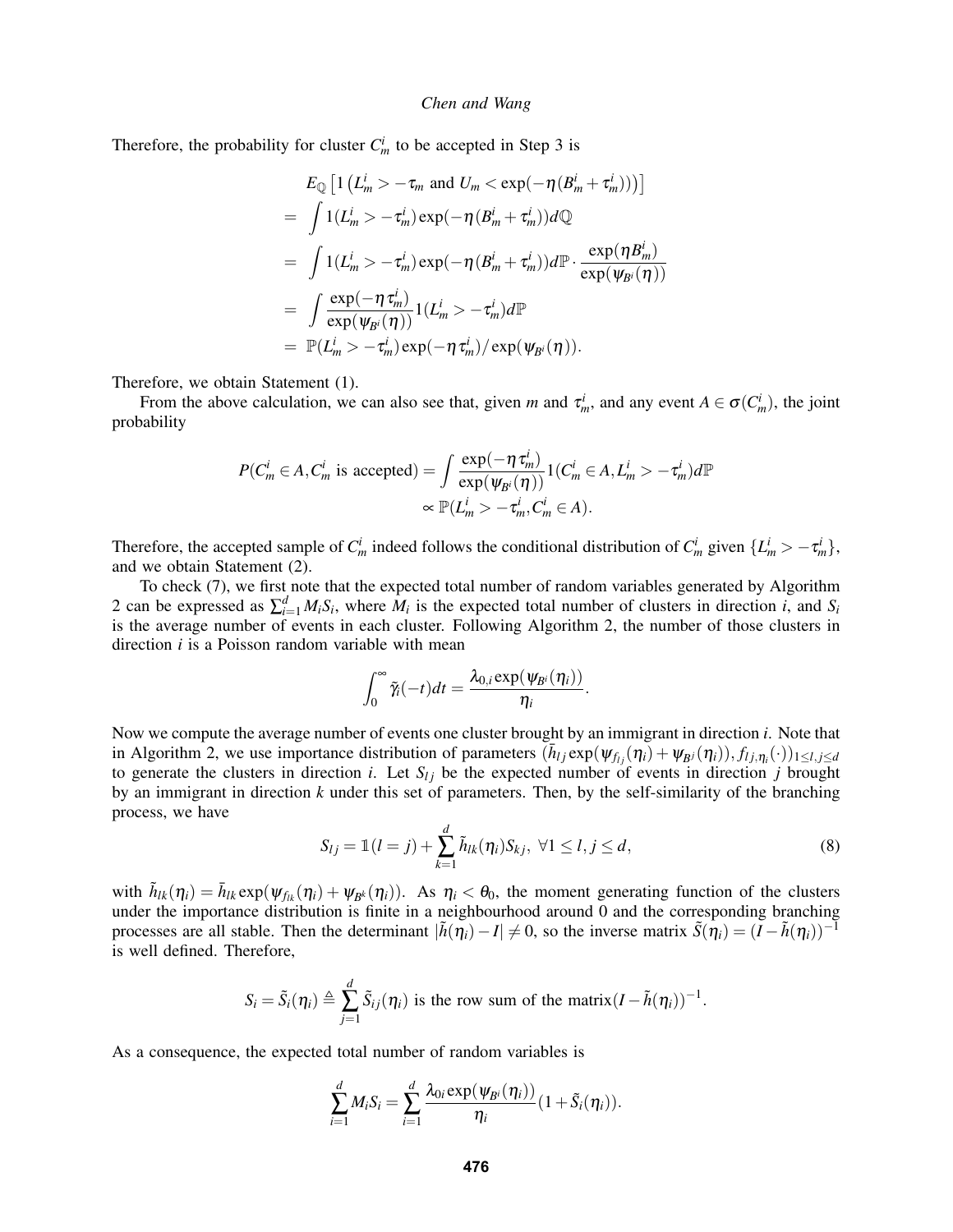Finally, what remains to be proved is that the function  $X(\eta) = \sum_{i=1}^d \frac{\lambda_{0i} \exp(\psi_{B^i}(\eta_i))}{\eta_i}$  $\frac{(\Psi_{B^i}(\eta_i))}{\eta_i}(1+\tilde{S}_i(\eta_i))$  is convex. This suffices to show that for each  $1 \leq i \leq d$ ,  $x(\eta_i) \triangleq \frac{\lambda_{0i} \exp(\psi_{Bi}(\eta_i))}{n_i}$  $\frac{(\Psi_{\beta i}(\eta_i))}{\eta_i}(1+\tilde{S}_i(\eta_i))$  is convex. In the rest of proof, for convenience, we write  $k_0 = i$ ,  $g(\eta_i) \triangleq \lambda_{0i} \exp(\psi_{B^i}(\eta_i))/\eta_i$  and denote the product of functions  $f(x)g(x)$  as  $(f * g)(x)$ . As the eigenvalue of the matrix  $\tilde{h}(\eta_i) < 1$ , we can write,

$$
x(\eta_i) = g(\eta_i) \left( 1 + \sum_{j=1}^d \tilde{S}_{ij}(\eta_i) \right) = 2g(\eta_i) + \sum_{m=1}^{\infty} \sum_{k_1=1}^d \sum_{k_2=1}^d \cdots \sum_{k_m=1}^d (g * \tilde{h}_{ik_1} * \cdots * \tilde{h}_{k_{m-1}k_m})(\eta_i).
$$

For any  $m \ge 1$ , let  $a_m(\eta_i) \triangleq \sum_{l=0}^m \psi_{B^{k_l}}(\eta_i) + \sum_{l=1}^m \psi_{f_{k_{l-1}k_l}}(\eta_i)$ . Then, we have

$$
\frac{\partial}{\partial \eta_i}(g*\tilde{h}_{ik_1}*\ldots*\tilde{h}_{k_{m-1}k_m})(\eta_i)=\tilde{h}_{ik_1}\tilde{h}_{k_1k_2}\ldots\tilde{h}_{k_{m-1}k_m}\frac{\exp(\psi_{B^i}(\eta_i))}{\eta_i^2}\left(\eta_i a'_m(\eta_i)-1\right),
$$

and

$$
\frac{\partial^2}{\partial \eta_i^2}(g*\tilde{h}_{ik_1}*\ldots*\tilde{h}_{k_{m-1}k_m})(\eta_i)=\tilde{h}_{ik_1}\tilde{h}_{k_1k_2}\ldots\tilde{h}_{k_{m-1}k_m}\frac{\exp(\psi_{B^i}(\eta_i))}{\eta_i^3}\left((\eta_ia'_m(\eta_i)-1)^2+\eta_i^2a''_m(\eta_i)+1\right).
$$

By Hölder's inequality, the cumulant generating function  $\psi$  is convex. Therefore, we have

$$
a''_m(\eta_i) = \sum_{l=0}^m \psi''_{B^{k_l}}(\eta_i) + \sum_{l=1}^m \psi''_{f_{k_{l-1}k_l}}(\eta_i) > 0.
$$

Now we can conclude that  $(g * \tilde{h}_{ik_1} * ... * \tilde{h}_{k_{m-1}k_m})(\eta_i)$  is convex for any  $m \ge 1$  and  $k_1, k_2, ..., k_m \in \{1, 2, ..., d\}$ . Similarly, we can check that  $g''(\eta_i) > 0$ . Besides, by Assumption [1](#page-3-1) the row sums of matrix  $\tilde{h}$ ,  $\sum_{j=1}^{d} \tilde{h}_{ij} \leq$  $\max_{i=1,\dots,d} \sum_{j=1}^d \tilde{h}_{ij} \triangleq u < 1$ . By Assumption [2](#page-3-2) and the smoothness of  $\psi$ , for any given  $\eta_i$ , there exists a neighbourhood  $E_i$  round  $\eta_i$ , such that for all  $\eta \in E_i$ , the quantities

$$
U_1 = \max_{j=1,\dots,d} |\psi'_{B^j}(\eta)|, \ U_2 = \max_{1 \leq l,k \leq d} |\psi'_{f_{lk}}(\eta)|, \ U_3 = \max_{j=1,\dots,d} |\psi''_{B^j}(\eta)|, \ \text{and} \ U_4 = \max_{1 \leq l,k \leq d} |\psi''_{f_{lk}}(\eta)|,
$$

are all finite. Then we can check that, for any  $\eta \in E_i$ , the infinite sums

$$
\sum_{m=1}^{\infty} \sum_{k_1=1}^{d} \sum_{k_2=1}^{d} \cdots \sum_{k_m=1}^{d} \frac{\partial}{\partial \eta} (g * \tilde{h}_{ik_1} * \cdots * \tilde{h}_{k_{m-1}k_m})(\eta) \le \frac{\exp(\psi_{B^i}(\eta))}{\eta_i^2} \sum_{m=1}^{\infty} u^m (am-1) < \infty
$$
  

$$
\sum_{m=1}^{\infty} \sum_{k_1=1}^{d} \sum_{k_2=1}^{d} \cdots \sum_{k_m=1}^{d} \frac{\partial^2}{\partial \eta_i^2} (g * \tilde{h}_{ik_1} * \cdots * \tilde{h}_{k_{m-1}k_m})(\eta_i) \le \frac{\exp(\psi_{B^i}(\eta_i))}{\eta_i^3} \sum_{m=1}^{\infty} u^m (a^2m^2 + bm + 2) < \infty,
$$

where  $a = \eta(U_1 + U_2)$ ,  $b = \eta^2(U_3 + U_4) - 2\eta(U_1 + U_2)$ . This justifies the exchange of derivative with infinite sum. Therefore, we can conclude  $x''(\eta_i) > 0$  for  $i = 1, 2, ..., d$  and  $X(\eta)$  is convex.

Remark 3 The complexity result [\(7\)](#page-6-2) not only guarantees that Algorithm [2](#page-6-0) terminates in finite time in expectation. As it is a convex function in algorithm parameter  $\eta$ , one can apply some standard convex optimization procedure to find out the optimal  $\eta$  to minimize the computational cost of the simulation algorithm.

#### <span id="page-8-0"></span>4 NUMERICAL EXPERIMENTS

We implement Algorithm [2](#page-6-0) in Python to test the performance and correctness of our perfect sampling algorithm. For a *d*-variate Hawkes Process with parameters  $(\lambda_0, \bar{h}, f(\cdot))$ , its stationary intensity rate is

$$
\left[\sum_{k=1}^d \lambda_{0,k} S_{k,i}\right]_{i=1,\dots,d} = (I - \bar{h}^T)^{-1} \lambda_0.
$$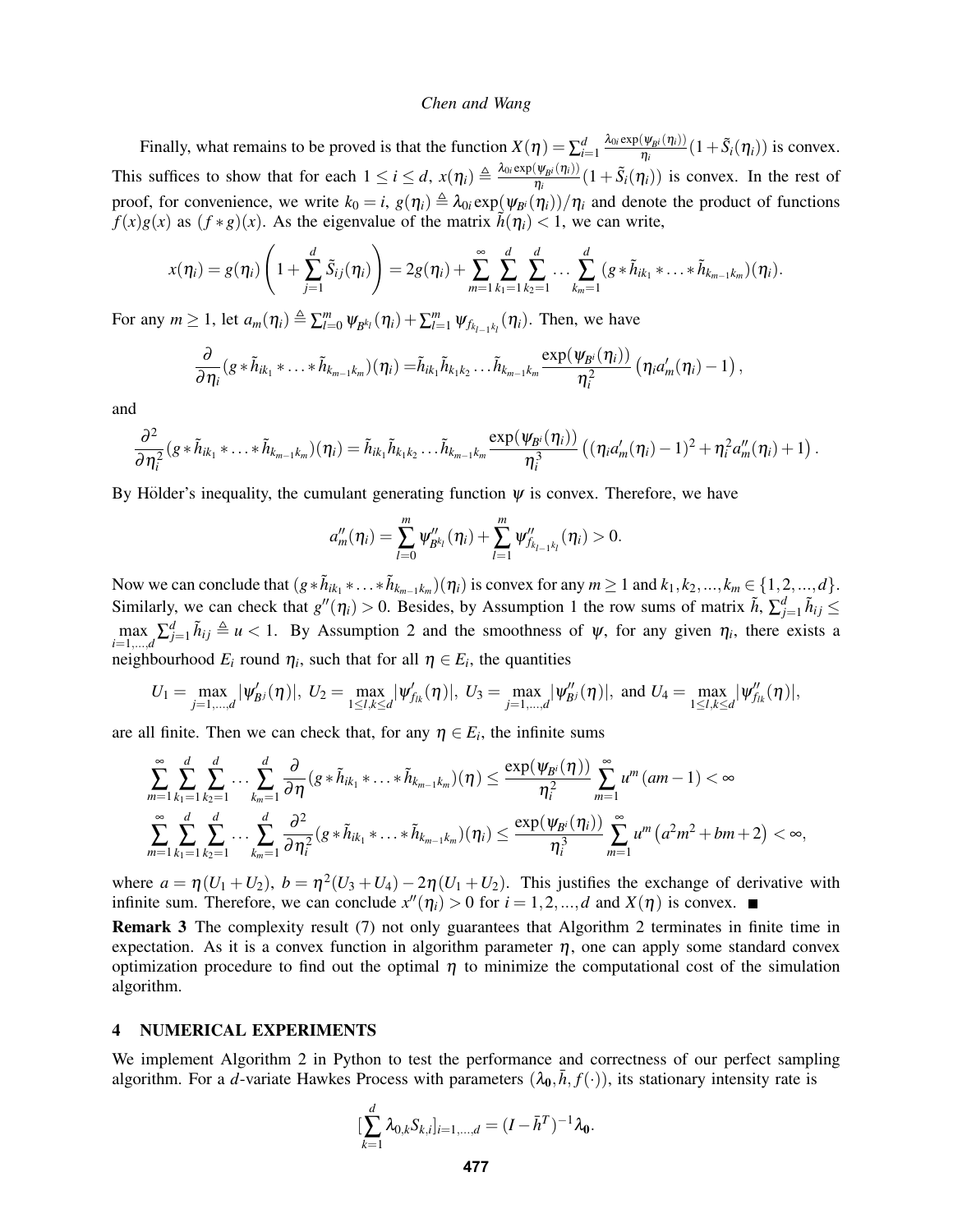In the following numerical experiments, we shall compare the theoretical value of intensity rate with the simulation estimation of  $E(N(1))$  from 10000 rounds of perfect sampling algorithms. To test the complexity result [\(7\)](#page-6-2), we also compare the average number of random variables generated in each simulation round with the theoretical value computed from  $(7)$ .

A symmetric 2-dimension case We first consider a 2 dimensional Hawkes process with excitation function  $h_{ij}(t) = \alpha_{ij}e^{-\beta_{ij}t}$ ,  $\lambda_{0,i} = 1$ ,  $1 \le i, j \le 2$  and

$$
[\alpha_{ij}] = \left(\begin{array}{cc} 1 & 2 \\ 2 & 1 \end{array}\right), [\beta_{ij}] = \left(\begin{array}{cc} 2 & 8 \\ 8 & 2 \end{array}\right).
$$

Then, the stationary intensity rate of this Hawkes process is  $[4,4]^T$  and the optimal  $\eta^* \approx 0.0664$  computed from [\(7\)](#page-6-2). (As the process is symmetric, the optimal  $\eta_i^*$  are equal in both directions  $i = 1, 2$ .) We then use Algorithm [2](#page-6-0) to simulate a stationary Hawkes process on time interval [0,1] for different choices of  $\eta$  (in both directions). If our algorithm is correct, the average number of events generated on this time interval should almost equal to the stationary intensity, i.e.  $E[N_1(1)] = E[N_2(1)] = 4$ , regardless of the choice of algorithm parameter  $\eta$ .

We report our simulation results for different values of  $\eta$  in Table [1.](#page-9-0) In all cases, the 95% confidence interval constructed from simulation data covers the true value of 4. Besides, we see that the average random numbers (#rvs) generated in one simulation round are close to the theoretical values and reach the minimum when  $\eta$  is mostly close to the  $\eta^*$ .

| $\boldsymbol{\eta}$ | 95% Confidence Interval                   | $\#rvs$  | Theoretical #rvs | $CPU \ time(s)$ |
|---------------------|-------------------------------------------|----------|------------------|-----------------|
| 0.03                | $4.0091 \pm 0.0699$ , $4.0343 \pm 0.0704$ | 395.8266 | 395.3016         | 0.030869        |
| 0.05                | $4.0153 \pm 0.0698$ , $4.0498 \pm 0.0718$ | 278.7656 | 279.6228         | 0.022252        |
| 0.06                | $3.9975 \pm 0.0704$ , $3.9812 \pm 0.0687$ | 261.9655 | 260.4849         | 0.021223        |
| 0.07                | $4.0115 \pm 0.0693$ , $4.0417 \pm 0.0700$ | 258.1993 | 258.5722         | 0.021221        |
| 0.08                | $4.0301 \pm 0.0712$ , $4.0258 \pm 0.0711$ | 279.726  | 280.3890         | 0.022979        |
| 0.09                | $4.0272 \pm 0.0701$ , $4.0239 \pm 0.0700$ | 372.3206 | 372.1390         | 0.030785        |

<span id="page-9-0"></span>Table 1: 95% confidence interval for  $E[N_i(1)]$ ,  $i = 1,2$  and the average number of random variables generated in one simulation round, estimated from 10000 i.i.d. sample path of Hawkes process on  $[0,1]$  simulated by Algorithm [2](#page-6-0) with different  $\eta$ .

Non-symmetric 5-dimension case Here we apply the Algorithm [2](#page-6-0) in a non-symmetric Hawkes process with higher dimension, and compare its performance with the naive method by simulating the Hawkes process for a long time to approximate the steady state. The parameters are  $\lambda_0 = [0.1, 0.2, 0.1, 0.3, 0.4]^T$ and

$$
[\alpha_{ij}] = \left(\begin{array}{cccc} 0.8 & 0.8 & 0.2 & 0.8 & 1. \\ 0.8 & 0.1 & 0.9 & 0.1 & 0.5 \\ 0.5 & 0.6 & 0.7 & 0.5 & 0.3 \\ 0.2 & 0.9 & 0.9 & 0.7 & 0.4 \\ 0.3 & 0.2 & 0.2 & 0.9 & 1.1 \end{array}\right), [\beta_{ij}] = \left(\begin{array}{cccc} 4.9 & 4.1 & 4.9 & 3.3 & 3.3 \\ 3.3 & 4.1 & 4.9 & 1.7 & 3.3 \\ 7.3 & 5.7 & 4.9 & 7.3 & 5.7 \\ 0.9 & 5.7 & 2.5 & 8.1 & 7.3 \\ 6.5 & 3.3 & 3.3 & 7.3 & 4.9 \end{array}\right).
$$

Then, the stationary intensity rate of this Hawkes process is  $[0.5640, 0.5534, 0.6163, 0.6860, 0.9346]^T$  and  $\eta^* \approx [0.1234, 0.1306, 0.1405, 0.1234, 0.1378].$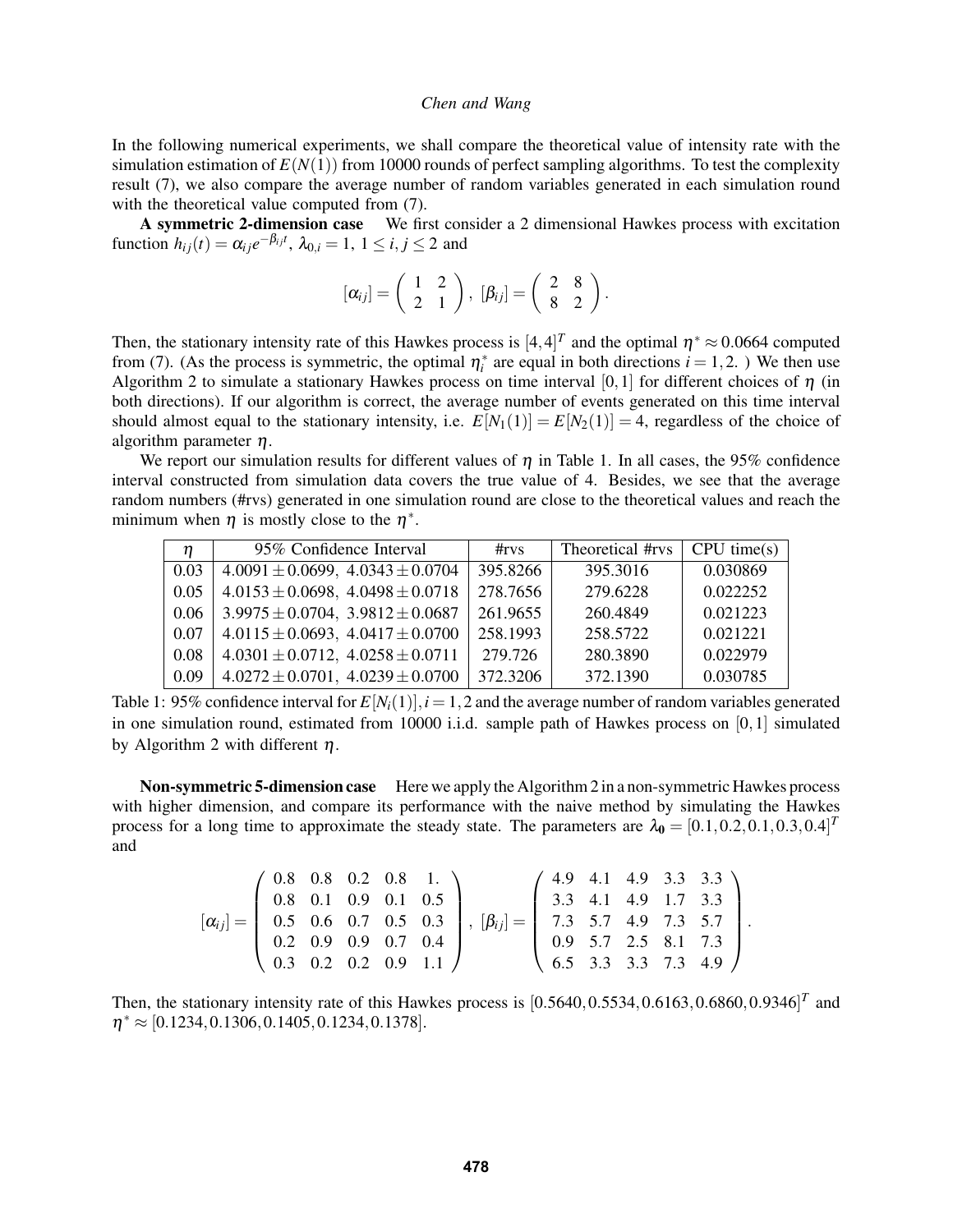*Chen and Wang*



Figure 1: Estimated intensity rates on  $(t, t + 1]$  and 95% confidence intervals from naive simulation of Hawkes process in 10000 simulation rounds (while the horizontal lines are the theoretical intensity rates).

Since we know the true value of the steady-state mean in this special case, Figure 1 implies that naive simulation requires at least 7 units of time for the process to reach the steady state. Therefore, we next report the result of naive simulation using the number events on  $(6,7]$ . In Table [2,](#page-10-0) we compare the estimation result and algorithm complexity, measured by the total number of random variables generated, of the perfect sampling and naive algorithms. The results show that the complexity of our perfect sampling algorithm is larger than, but of the same magnitude as the naive simulation. However, it is important to keep in mind that there is no theoretical result that how many iterations in naive simulation is needed for the transient multivariate Hawkes process converge to its stationary version. So, in practice, extra computational cost is needed to diagnose whether the processes have been well stabilized or not, and thus the actual complexity might be much higher. In contrast, the samples of the perfect sampling algorithm are entirely unbiased with theoretical guarantee.

| Method | 95% Confidence Interval |              |                                          |        | $\#rvs$ | Theoretical #rvs $\vert$ CPU time(s) |                          |        |
|--------|-------------------------|--------------|------------------------------------------|--------|---------|--------------------------------------|--------------------------|--------|
| Alg.1  | 0.5702                  | 0.5491       | 0.6056                                   | 0.6808 | 0.9264  |                                      | 56.8234                  | 0.0145 |
|        |                         | $\mathrm{+}$ |                                          |        | $+$     | 56.9082                              |                          |        |
|        |                         |              | $0.0203, 0.0176, 0.0208, 0.0204, 0.0261$ |        |         |                                      |                          |        |
| Naive  | 0.5816                  | 0.5618       | 0.6201                                   | 0.6788 | 0.9474  |                                      |                          |        |
|        |                         |              |                                          |        |         | 38.9925                              | $\overline{\phantom{0}}$ | 0.0063 |
|        | 0.0205.                 |              | 0.0182, 0.0210, 0.0203, 0.0264           |        |         |                                      |                          |        |

<span id="page-10-0"></span>Table 2: Comparison results between perfect sampling and naive simulation by 10000 rounds of simulation. The perfect sampling algorithm is implemented with optimal  $\eta^*$ .

## 5 CONCLUSION

In this paper we develop the first efficient perfect sampling algorithm that can generate stationary sample paths of multivariate Hawkes process exactly. An immediate application of our algorithm is in numerical computation for the steady state, or long-run average, of stochastic models that involves multivariate Hawkes processes, for instance, queuing networks with Hawkes arrivals. Our algorithm can be used to generate stationary arrivals to those models, and help reduce the estimation error caused by the transient bias in the Hawkes process distribution. A possible direction of future research is to combine our algorithm with existing perfect sampling algorithms for queuing networks to develop perfect sampling algorithms for queuing networks with Hawkes arrivals.